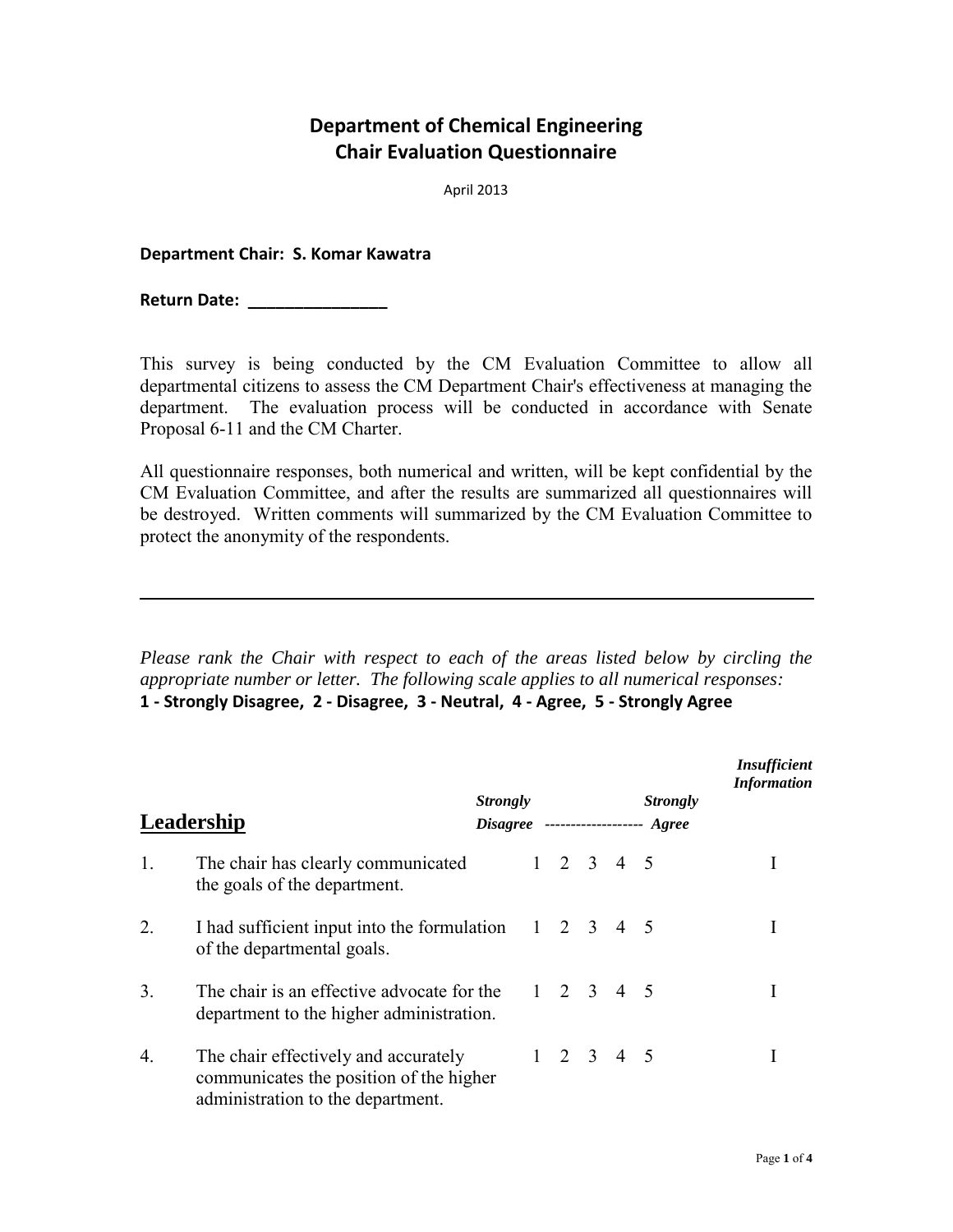| 5.  | The chair has shown the ability to<br>maintain high departmental morale.                                      |              | $1\quad 2\quad 3$ |             | $4\quad 5$          |                |  | $\bf{I}$    |
|-----|---------------------------------------------------------------------------------------------------------------|--------------|-------------------|-------------|---------------------|----------------|--|-------------|
| 6.  | The chair communicates effectively<br>with departmental committees and respects<br>committee decisions.       |              | $1\quad 2\quad 3$ |             | $4\quad 5$          |                |  | $\bf{I}$    |
| 7.  | The chair uses a participative approach<br>to management.                                                     |              | $1\quad 2\quad 3$ |             | $4\quad 5$          |                |  | $\mathbf I$ |
| 8.  | The actions of the chair enhance the image<br>of the department outside the university.                       | 1            |                   | $2 \quad 3$ | $\overline{4}$      | $\overline{5}$ |  | $\mathbf I$ |
| 9.  | The chair is in touch with the<br>students' opinion of the curriculum<br>and their opinion of our department. |              |                   |             | $1 \t2 \t3 \t4 \t5$ |                |  | $\bf{I}$    |
| 10. | The chair works to create an<br>environment which fosters faculty/<br>staff development.                      |              | $1\quad 2\quad 3$ |             | $\overline{4}$      | 5              |  | I           |
| 11. | The chair treats you with respect.                                                                            | $\mathbf{1}$ |                   | $2 \quad 3$ | $\overline{4}$      | 5              |  | $\mathbf I$ |
| 12. | The chair encourages and nurtures<br>effective teaching.                                                      | 1            |                   | $2 \quad 3$ | $\overline{4}$      | 5              |  | I           |
|     | <b>Administrative Detail</b>                                                                                  |              |                   |             |                     |                |  |             |
| 13. | The chair ensures that resources<br>are distributed equitably within the<br>department.                       | $\mathbf{1}$ |                   | $2 \quad 3$ | $\overline{4}$      | 5              |  | I           |
| 14. | The chair ensures that work is<br>assigned fairly and suitably.                                               |              |                   |             | $1 \t2 \t3 \t4 \t5$ |                |  | I           |
| 15. | The chair ensures that teaching and<br>committee assignments are assigned<br>fairly and equitably.            |              |                   |             | $1 \t2 \t3 \t4 \t5$ |                |  | $\bf{I}$    |
| 16. | Equitable decisions are made on<br>salary adjustments.                                                        |              |                   |             | $1 \t2 \t3 \t4 \t5$ |                |  | $\bf{I}$    |
| 17. | The chair ensures that the financial<br>resources of the department are managed<br>well.                      |              |                   |             | $1 \t2 \t3 \t4 \t5$ |                |  | $\bf{I}$    |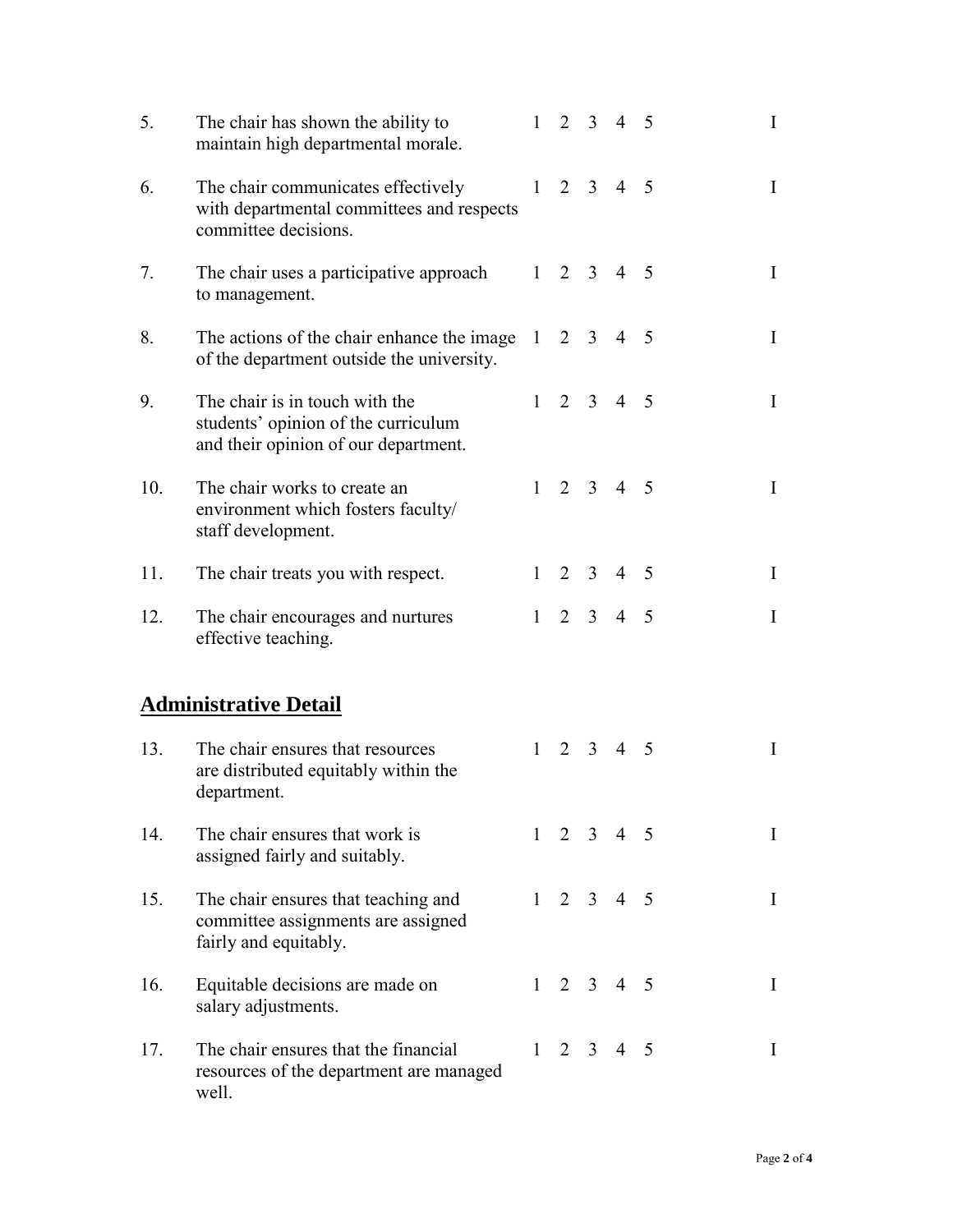| 18.             | The chair makes decisions in a timely<br>manner.                                                                               | $1 \quad 2 \quad 3$ |                     | $\overline{4}$      | -5 | I |
|-----------------|--------------------------------------------------------------------------------------------------------------------------------|---------------------|---------------------|---------------------|----|---|
| 19.             | The chair is a good role model and mentor $1$<br>to the untenured faculty.                                                     |                     | 2 3                 | 4 5                 |    | I |
| <b>Progress</b> |                                                                                                                                |                     |                     |                     |    |   |
| 20.             | During the tenure of this chair the<br>department has made steady progress<br>toward the achievement of its academic goals.    |                     |                     | $1 \t2 \t3 \t4 \t5$ |    | I |
| 21.             | During the tenure of this chair the<br>department has made steady progress<br>toward the achievement of its research<br>goals. |                     | $1 \quad 2 \quad 3$ | 4 5                 |    | I |
| 22.             | The chair has been an effective<br>advocate to secure resources from sources<br>external to the department.                    |                     |                     | $1 \t2 \t3 \t4 \t5$ |    | I |
| 23.             | The chair has made adequate progress<br>toward addressing the suggestions put<br>forward during his/her last review.           |                     | $1\quad 2\quad 3$   | $\overline{4}$      | 5  | I |

## **Comments**

Please comment on the specific questions listed below and add any additional comments you feel are necessary.

24. In what areas do you feel that the current chair needs to improve? What actions could he/she take to implement these improvements?